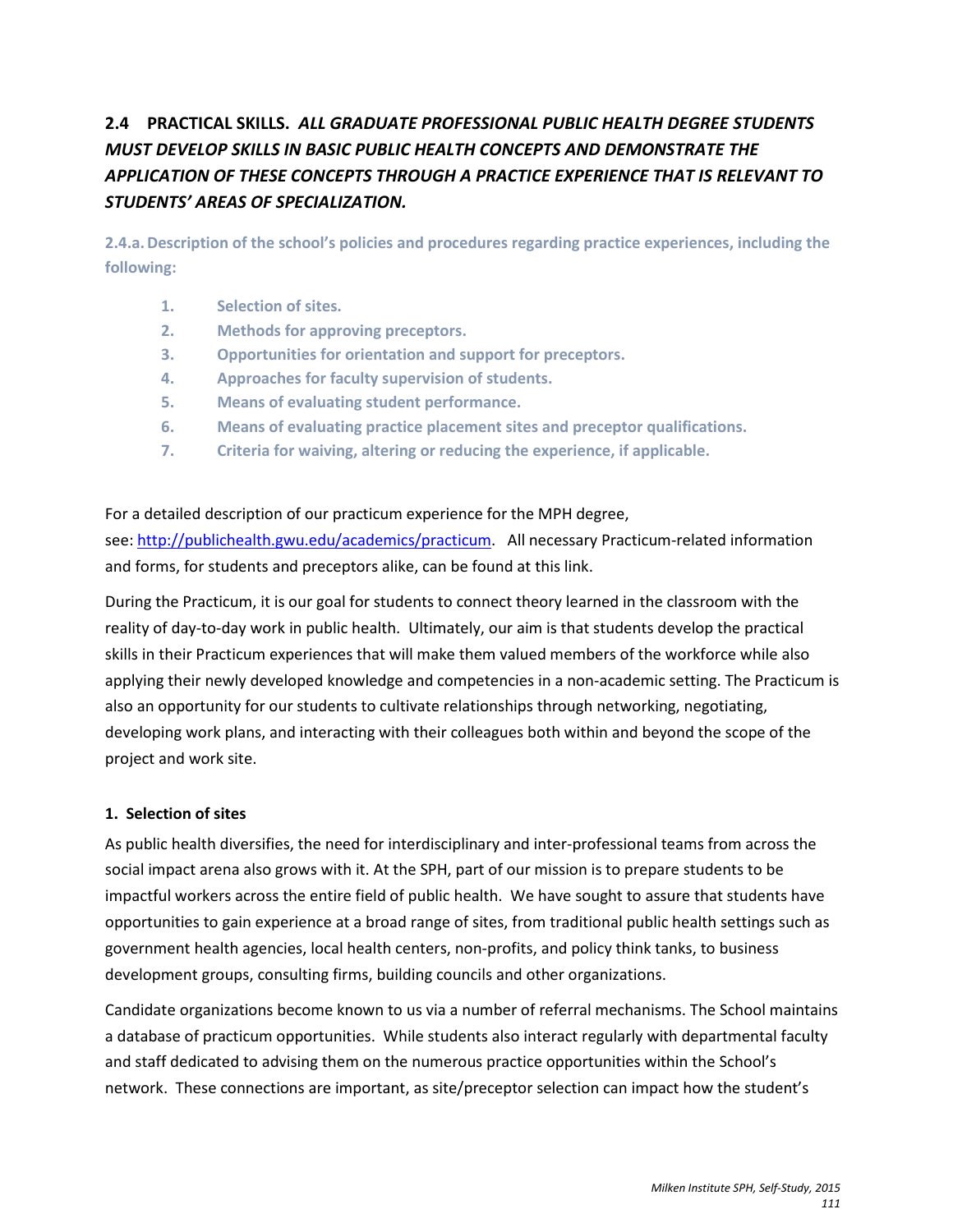practicum plans align with the departmental and track-specific practice competencies. In addition to the departmental advisory services, the Dean's Office, the Office of Student Affairs, the Career Center and our student organizations host networking events designed to introduce students to public health and social impact organizations, and to enhance and expand the School's practice platform. We also directly engage relevant organizations. This year alone, meetings with NACCHO, ASTHO, APHA, HHS, and Metro Washington Council of Governments (MWCOG) promise to yield good returns for both our students and these organizations. Often it is day-to-day interactions between our faculty, staff, and outside organizations and agencies (e.g., PAHO, the DC DOH, and local and state health agencies) that generate and sustain partner interest in hosting our students for their practica.

The overall objectives in practicum plans are written in collaboration with the Preceptor and must be aligned with the learning objectives of the program and the track. Practicum site selection is done on an individual basis, meaning that the scope, focus, and approach taken in the experience will vary depending on the degree and track the student is pursuing, departmental and program considerations, and the students' individual professional goals, interests, and objectives.

Site and preceptor applications are linked in our online system where site preceptors must provide us with basic information about the site, their physical address, points of contact, and other pertinent information to assure us the organization is a *bona fide* one. Once this information has been reviewed, the system electronically notifies preceptors as to whether or not their site and preceptor applications have been approved. This review starts at the departmental level where a Practicum Director reviews and approves the sites before the school-level review is completed by the Associate Dean for Practice.

Once a site is approved, the system allows students to apply to be linked to that preceptor and site. Once this linkage is established, the student must upload a practicum plan for review by their departmental Practicum Advisor. This plan contains learning objectives that we require to be aligned with the program and track academic competencies. A Practicum may not commence until the plan is approved by the Advisor.

Practicum partners are an important part of the professional development network we build for our students, but there are internal components for that network as well. Primary among those is the Interdisciplinary Student Community-Oriented Prevention Enhancement Service (ISCOPES) program wherein students from the schools of public health, medicine, nursing, and education collaborate in a year-long, innovative, inter-professional service-learning program. ISCOPES is a volunteer workforce development opportunity, and does not serve as a Practicum site, but the skills students learn are transferred to the work they do for their Practicum and Culminating Experiences. More information about ISCOPES is available in Criteria 3.2.e- Workforce Development.

# **2. Methods for approving preceptors**

As the individuals responsible for the onsite management, mentorship, and evaluation of students, preceptors are carefully screened. At the SPH, this process falls to the department's Practicum Directors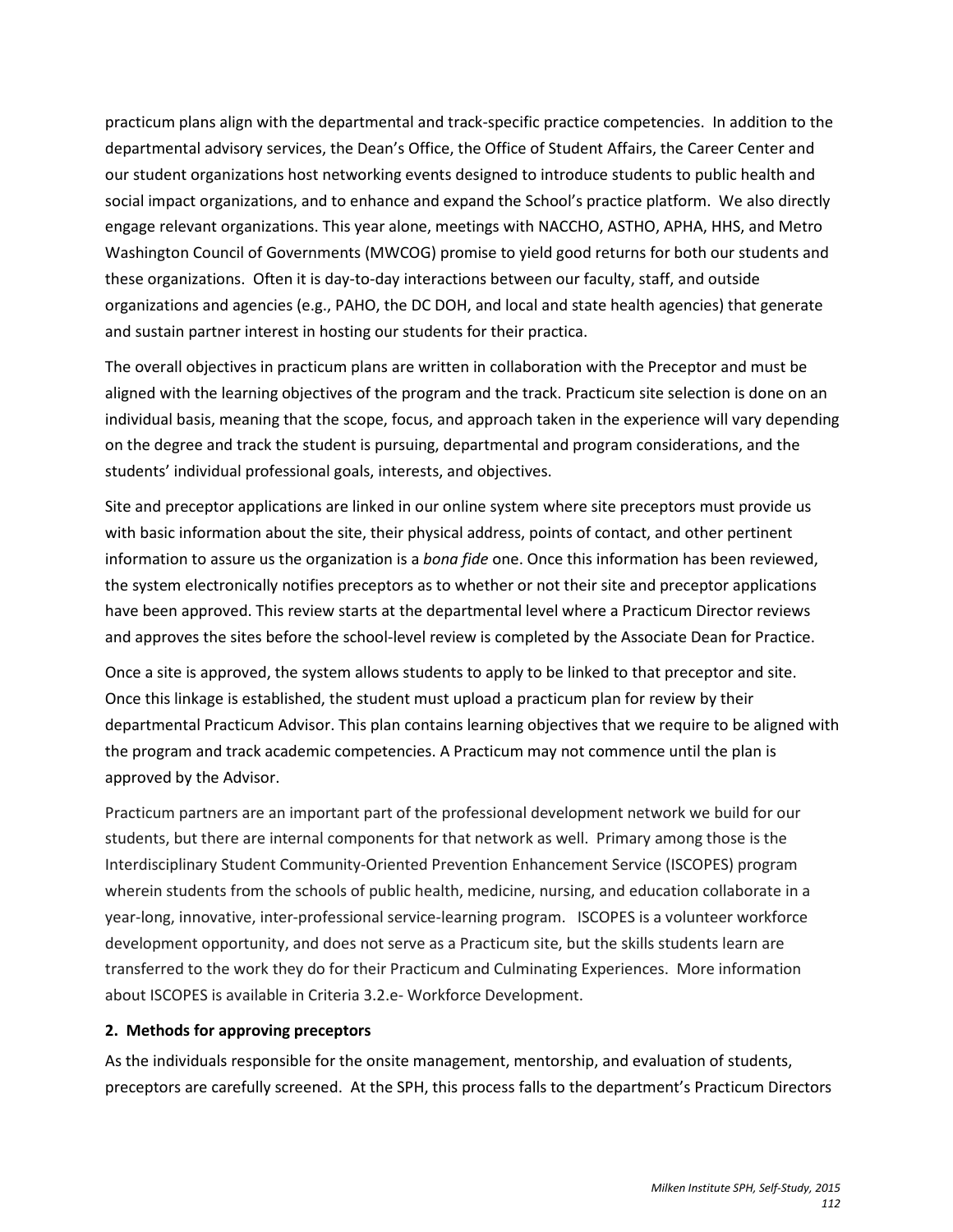and the Associate Dean for Practice. Prior to gaining full access to the online system, every preceptor's profile is reviewed by a Practicum Director and then approved by the Associate Dean for Practice, similar to what is done with sites. These approvals all take place within our online system where we pay particular attention to each prospective Preceptor's education, work history, and duration of their experience since attaining their most recent degree. Applicants with a health-related degree such as an MPH, DrPH, PhD in a public health field, MD, DO, etc. are required to have at least three years of independent work experience since attaining that degree. Those holding "non-health" masters / doctoral degrees need five years of experience; those without a master's degree need a minimum of 10 years of work experience.

Applying this rubric to the selection of preceptors helps us ensure that the professionals we have working with our students are able to mentor them, assist in their practice endeavors, and help them develop professionally.

# **3. Opportunities for orientation and support for preceptors**

Preceptors are introduced to the school by several methods. Some come to us directly via our networks of students, staff and faculty. We host events, such as "Practicum CONNECT" to introduce prospective preceptors to our students and practice operations. Often we identify practicum preceptors via their participation in one of our numerous research projects, at events held on campus and in the District or when we attend professional meetings. At times our students identify potential preceptors; others are identified via our extensive alumni network. Preceptors referred to us are encouraged to review the online Preceptor guidebook and the slides from our Preceptor training resources (available on our website). They also have access to all our departmental Practice Advisors.

Each Spring semester we host a live, on-campus preceptor training. Typically 15-25 preceptors attend this two-hour event where they have a chance to meet and ask questions of the Associate Dean for Practice and others. At the end of each academic year, the Dean hosts a Preceptor Appreciation luncheon where we thank our practice partners for working with our students.

# **4. Approaches for faculty supervision of students**

Each department has at least one faculty member assigned to the function of advising and guiding students through their practicum experience along with staff members to assist with the coordination of student efforts. In smaller departments, the faculty member may also be the Practicum Director. The School provides a general student orientation for academics, practice, and research; our departments independently augment this with sessions designed to introduce students to the competencies and objectives that are specific to each area of concentration. Faculty that oversee the practicum experience have access to the online system that students use to log their hours and upload their mid-cycle reports (*ERF 2.4.a: Department Practicum Directors*). Hence, regardless of where the practicum is physically taking place, faculty can follow student progress and help address any issues or challenges that might arise during the practicum.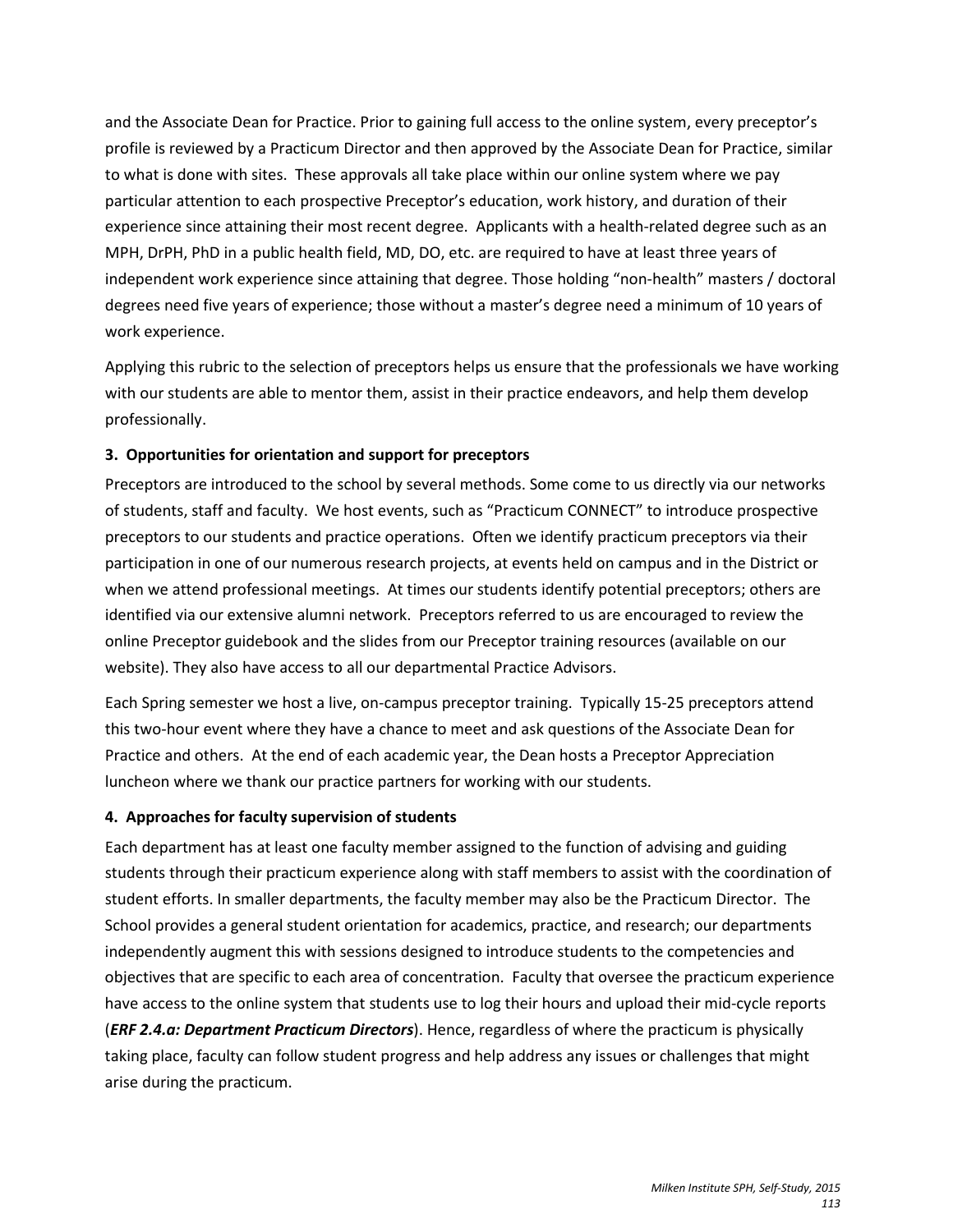# **5. Means of evaluating student performance**

In consultation with the department/program Practicum Director, students are required to identify up to three program competencies to target in their practicum in order to ensure a robust learning experience. After logging the required 120 hours, students are required to complete a self-assessment; a two-part Final Evaluation which includes a Practicum Report; and a Practicum Assessment. For the final Practicum Report/Evaluation, each student will:

- Outline the learning objectives targeted;
- Demonstrate how the practicum related to the relevant program/track competencies and MPH coursework;
- Illustrate ways in which the practicum offered the opportunity to gain new skills or learn new information as it relates to public health;
- Specify any challenges faced during the practicum;
- Describe the most rewarding aspects of the practicum experience;
- Explain how the practicum contributed to the development of specific career goals; and
- Share thoughts on the site/preceptor/experience.

A few examples of how students link learning outcomes (LO) with competencies include:

- Environmental Health Competency: Assess environmental and occupational exposures. LO: Use air-monitoring equipment correctly for taking meaningful workplace samples.
- Global Health Competency: Apply knowledge of global health patterns and determinants in support of global health research. LO: Conduct a needs assessment in response to avian influenza in Uganda.
- Health Policy Competency: Assess the methodology and quality of research results. LO: Synthesize and summarize health care policy news as it relates to children, low-income families, and Medicaid.

As noted above, in the Student Practicum Final Evaluation/Practicum Report & Practicum Assessment, students are asked to outline the identified learning objectives and describe to what degree they were able to meet them during the practicum experience. Examples of final practicum reports are located *in ERF 2.4.a.: Student Practicum Final Evaluation/Practicum Report Samples*.

For the Practicum Assessment, each student rates the practicum experience, provides feedback on the materials, and rates the support they received while engaged in this aspect of their education

The Practicum Final Evaluation/Practicum Report & Practicum Assessment serves as a tool for the Practicum Director and Faculty Advisor to evaluate the student's work. It is also an opportunity to document the success achieved in the engagement with the practicum site.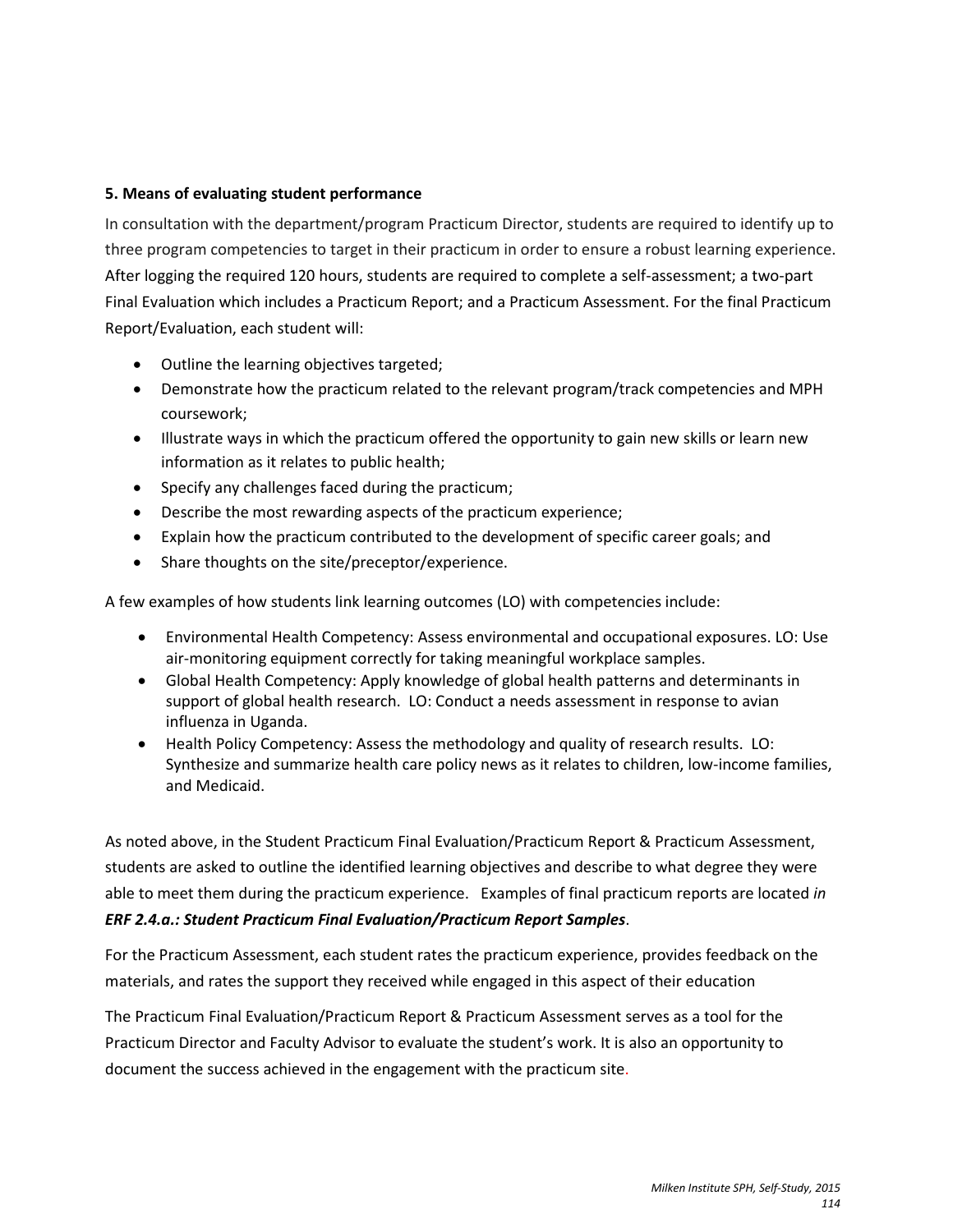Site Preceptors submit an evaluation assessing each student's performance. *See ERF 2.4.a.: Preceptor Evaluation Form* and *Preceptor Evaluation Samples*. The final decision regarding the student's grade is made by the faculty member serving as the department's Practicum Director. This decision is based upon the student's Final Evaluation and the Site Preceptor's Evaluation. . Follow these links to learn about some representative MPH student practicum

experiences: [http://publichealth.gwu.edu/departments/environmental-and-occupational](http://publichealth.gwu.edu/departments/environmental-and-occupational-health/practice-experience)[health/practice-experience](http://publichealth.gwu.edu/departments/environmental-and-occupational-health/practice-experience) and [http://intrahealth.tumblr.com/post/130284642728/empowered-health](http://intrahealth.tumblr.com/post/130284642728/empowered-health-workers-powerful-health-systems)[workers-powerful-health-systems.](http://intrahealth.tumblr.com/post/130284642728/empowered-health-workers-powerful-health-systems)

# **6. Means of evaluating practice placement sites and preceptor qualifications**

Prior to receiving practice placement, Site Preceptors are required to submit a Practicum Site Application and a Site Preceptor Application; these are reviewed at both the department and the school levels. To be approved, Site Preceptors must demonstrate substantial experience in public health (or related disciplines), the ability to actively engage students in their work, commitment of time to contribute to a student's professional development, and the willingness to provide constructive feedback and guidance.

When a practice placement is completed, students evaluate the site, preceptor, and the practicum experience as a whole via completion of the "Final Evaluation" *ERF 2.4.a.: Practicum Student Evaluation Form*. Examples of Student Evaluations are included in *ERF 2.4.a.: Student Practicum Evaluation Samples*. This information is considered in future years when approving sites for future practice placements.

# **7. Criteria for waiving, altering or reducing the experience, if applicable.**

The SPH has a diverse student body with some graduate students coming to us with years of experience in public health or related fields. We strongly encourage all students to pursue a practicum; many of our students complete internships in addition to the required practice experience. After consultation with their academic and practice advisors, some of our more experienced students take the opportunity to seek other elective credits by using their prior work experience to waive the Practicum and replace it with courses that better serves their professional and academic development needs.

In order to do this, students are asked to complete the Practicum Experience Equivalency form – available here[: http://publichealth.gwu.edu/practicum/download/PEE.pdf](http://publichealth.gwu.edu/practicum/download/PEE.pdf) - in which special attention is paid to the work they were engaged in and how that work aligns with the competencies of their academic program. We also consider their length of service in the field.

**Note:** The Practicum requirements are essentially the same for all of the tracks of the MPH, regardless of delivery modality. The Practicum guide, preceptor guide and reporting requirements are the same across all programs and are included in the ERF. Briefly stated, the practicum is a planned, supervised and evaluated practice experience in the student's field of study within public health designed to achieve certain learning objectives. It consists of 120 hours of real-world work experience completing tasks on-site that is then evaluated by both the supervising preceptor in the field in conjunction with the GW Practicum Coordinator.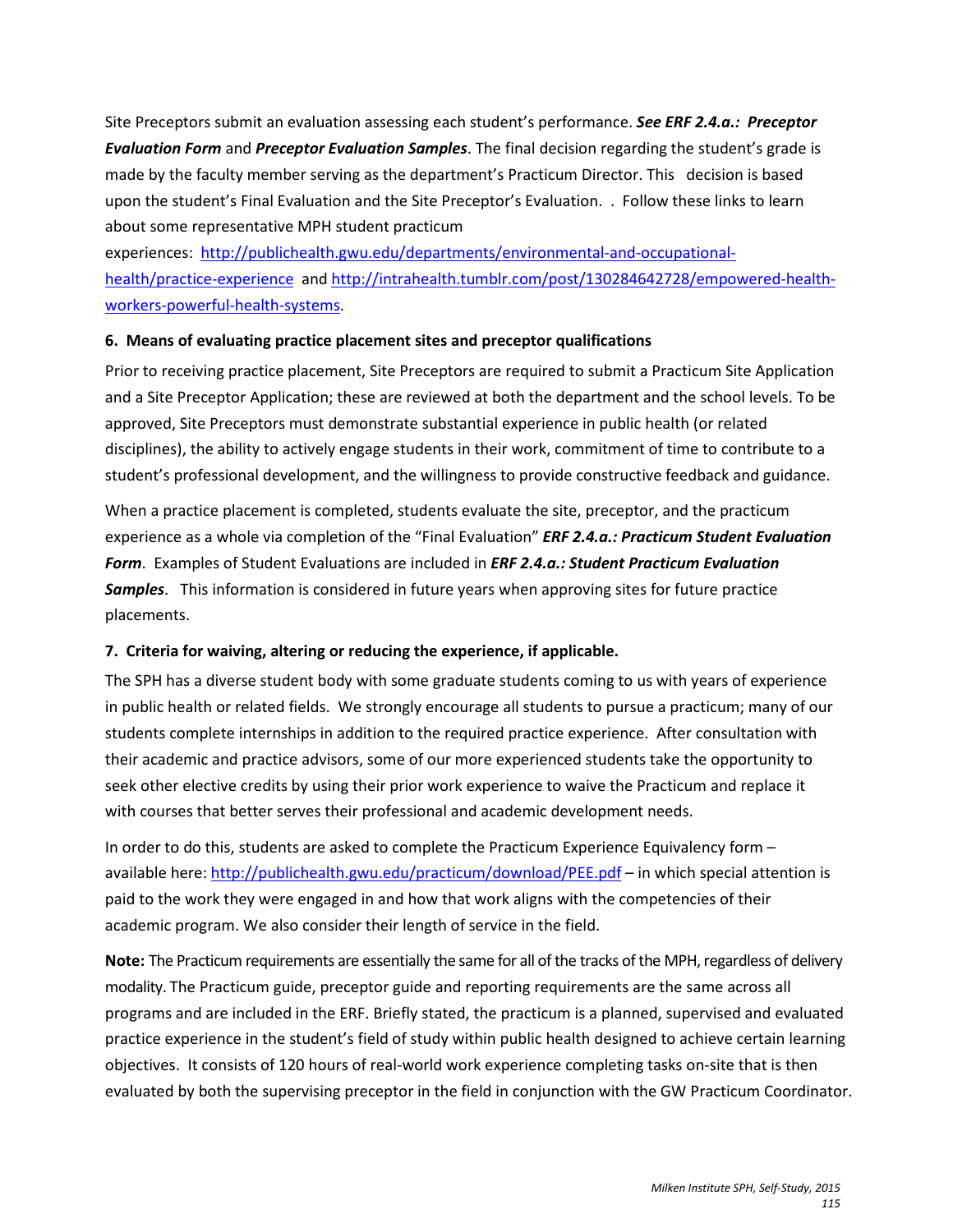#### **MHA Degree**

Practice experiences in the MHA program occur over the entire duration of the two-year program. An emphasis on experiential learning and community service are particular strengths of the program. From the very beginning, students are provided the opportunity for professional development. On Fridays, one of three professional enhancement experiences is offered: 1) Executive in Residence (EIR), where outside executives come to campus to discuss their own professional roles and careers; 2) site visits to local organizations of all types; and 3) professionalization time, wherein program faculty provide instruction on relevant skills, attire, work behavior, etc.

In addition, MHA degree candidates in our residential program are required to complete an administrative residency or an internship. Both are structured and monitored experiences that include on-site mentors and on-campus faculty advisers. Based on advisement, counseling, introspection, and career goals, students are assisted by faculty, a Residency Director, alumni mentors, and executives in residence (EIRs) to identify a suitable field experience and find an appropriate preceptor and organization. The process builds on students' work experience and courses taken in the didactic portion of the Program.

The field experience consists of either a nine-credit Residency or a three-credit Internship. There are two MHA focus areas that require the field experience of a Residency: 1) Acute and Ambulatory Care Management; and 2) Post-acute Care Management (includes Long Term care). There are three focus areas that require the field experience of an Internship: 1) Information Systems and Financial Management; 2) Operations Management; and 3) Strategic Management and Policy. See more at: [http://publichealth.gwu.edu/programs/health-administration-mha.](http://publichealth.gwu.edu/programs/health-administration-mha)

A required three-credit course, Field Problem Studies (HSML 6271), is the internship consisting of work experience guided by a qualified preceptor on selected management and planning issues and problems occurring in health services facilities, programs, and agencies. The field experience option is primarily for advanced masters and doctoral students. The residency is a year-long work experience guided by a qualified preceptor. Periodic written progress reports and a written major report or selected field projects are required for completion.

MHA students in our Executive MHA program are not required to complete an administrative residency, as explained below.

# **Site and preceptor selection and vetting**

Residency and internship sites are chosen from the ACHE

website, [http://www.ache.org/postgrad/directory.cfm,](http://www.ache.org/postgrad/directory.cfm) as well as previously successful sites and via referral from our alumni network. All sites and preceptors are reviewed by the program's experiential committee, which currently includes Drs. R. Burke, Masselink and Friedman. To orient preceptors, we require that they participate in an orientation webinar conducted by our faculty.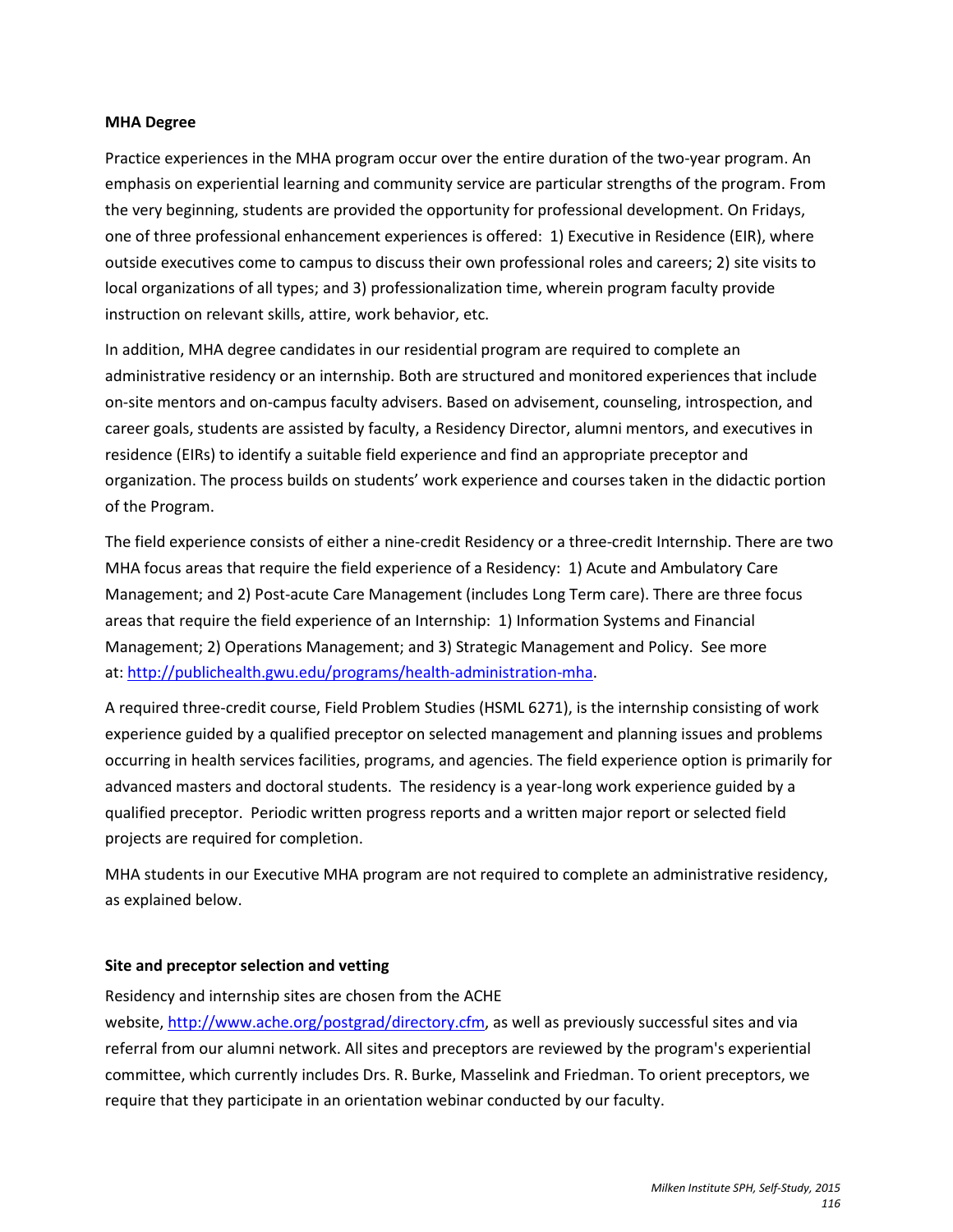#### **Evaluation of sites**

New sites are visited by one of our full-time faculty members. During this visit, the faculty member will meet with the senior management and ascertain relevant resources for students to successfully complete their residency/internship. We also ask to review the organization's annual report. Many times these organizations report that internships and residencies are part of their community benefit that is required by the Affordable Care Act.

# **Evaluation of Student Performance**

Prior to starting an experiential learning module, students must create a project proposal that meets the approval of the MHA program faculty. During the experience, students in both the residency and internship programs are required to complete monthly and semester reports, which are reviewed by their faculty mentors. Preceptors are also required to evaluate the students. Finally, while students are at a residency site, one of the faculty members conducts a site visit to ascertain student progress and professionalism, as well as the work environment of the site. These site visits can either be in person or through the web, as often occurs with sites that we have used before.

#### **Executive MHA**

As noted earlier, the Executive MHA is unique in that students must already have at least three years of work experience in a relevant healthcare organization and be currently employed in such a setting in order to matriculate into the program. (Relevant work experience is determined by departmental faculty). Much of the curriculum and many of the required assignments are directly linked to the student's work environment. Consequently, there is no required practice experience, such as an internship or residency.

#### **DrPH**

The DrPH achieves the practice experience through both course work and extra-curricular requirements. In PUBH 8402, Leadership in Public Health Practice and Policy, students focus on principles of public health practice and policy with a focus on the interdisciplinary and strategic application of skills, knowledge and competencies necessary both to perform public health core functions and to enhance the capacity to perform these functions.

Students are also required to complete four credits of professional leadership courses; PUBH 8415, Instructional Leadership, a two-credit course; and PUBH 8413, a research leadership course. In PUBH 8415, students participate in a range of activities designed to develop and enhance their teaching skills. These activities include course development; teaching master's level courses; acting as a teaching assistant for undergraduate or introductory graduate courses; advising students about their class performance; evaluating student performance; and developing remedial programs for students. In the research leadership course, students participate in a range of activities designed to develop and enhance their research methods and analytical skills. These activities include participating in the development and submission of sponsored research proposals; being formally affiliated with a research project; assuming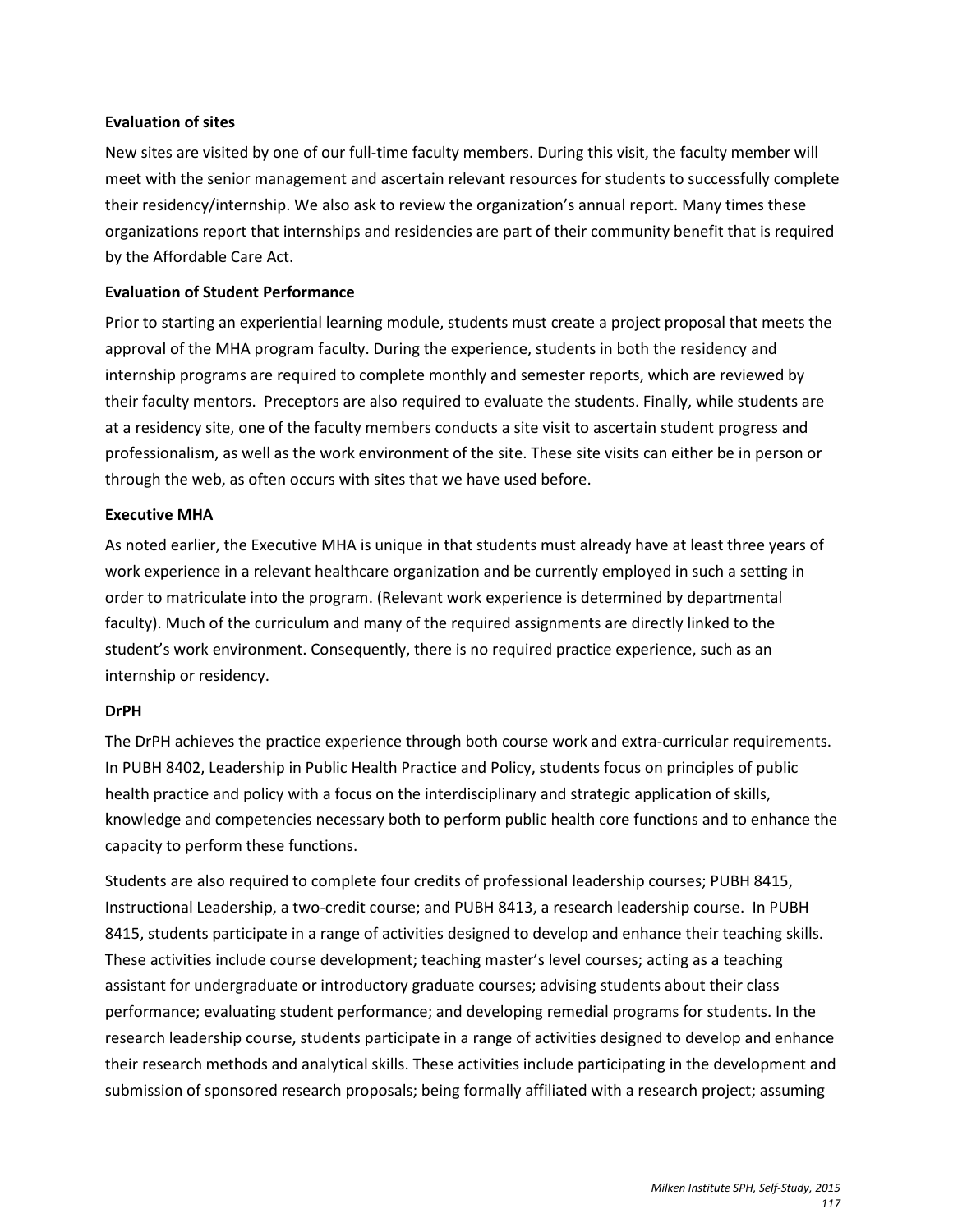responsibility for completing a real-world research project; and engaging in empirical data collection and analysis efforts.

# **Professional Enhancement Requirement**

All degree-seeking students must also complete a Professional Enhancement requirement. Students must participate in eight hours per degree program of advisor pre-approved Public Health-related lectures, seminars, and symposia related to their field of study. Professional Enhancement activities supplement the academic curriculum and help prepare students to participate actively in their professional communities. Opportunities for professional enhancement are regularly publicized via the SPH Listserv and through departmental communication and advisors. Students must submit documentation of Professional Enhancement activities to the Office of Student Records[: http://publichealth.gwu.edu/academics/forms.](http://publichealth.gwu.edu/academics/forms)

**2.4.b.Identification of agencies and preceptors used for practice experience for each of the last three years.** 

The table below shows the number of students in the residential and online MPH tracks completing the practicum. The full list of agencies and preceptors is located in *ERF 2.4.b.: Practica Agencies*.

# **Table: 2.4.b.: Number of MPH Practica Completed**

|              | AY2012-13          | AY2013-14 | AY2014-15 |
|--------------|--------------------|-----------|-----------|
| Residential  | 285                | 242       | 238       |
| MPH@GW       | New program – none |           | 110       |
| <b>Total</b> | 285                | 249       | 312       |

All of the MHA residential students must complete either a residency or an internship. A list of residency and internship sites for 2014 for the MHA can be found

here[: http://publichealth.gwu.edu/content/master-health-administration-residency-and-internship-sites](http://publichealth.gwu.edu/content/master-health-administration-residency-and-internship-sites)

**2.4.c. Data on the number of students receiving a waiver of the practice experience for each of the last three years.** 

The number of MPH@GW students receiving waivers is relatively higher than the residential program since these students are, on average, older and have far more working experience. All residential MHA students must complete a residency or internship plus thesis option so there are no waivers, and as explained above, the executive MHA program does not include a residency.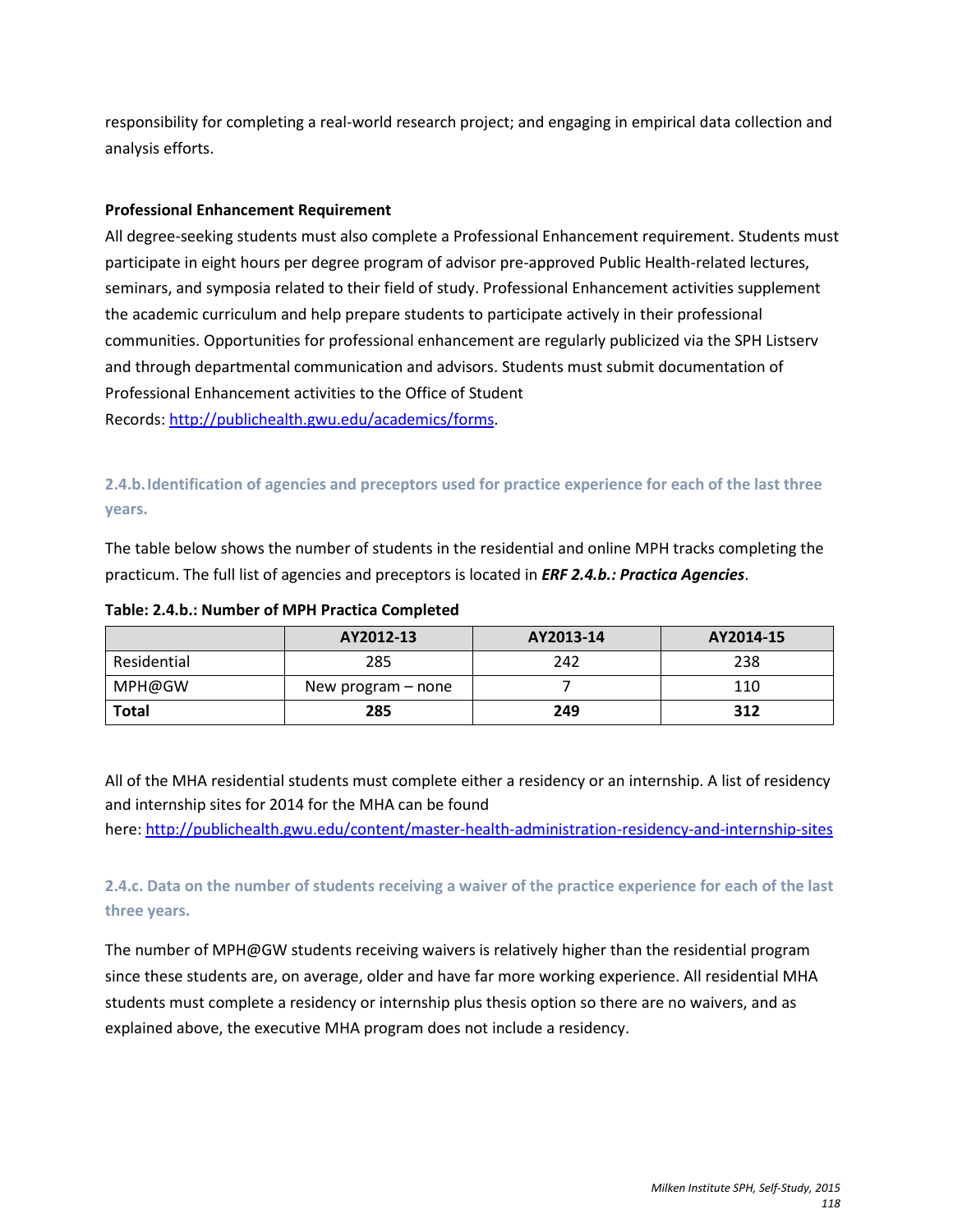|                   | Number of Students per Calendar Year |      |      |
|-------------------|--------------------------------------|------|------|
| <b>Department</b> | 2012                                 | 2013 | 2014 |
| <b>EOH</b>        | 2                                    | 2    | 3    |
| EPI/BIO           | 0                                    | 4    |      |
| <b>EXNS</b>       | 0                                    | 0    | 0    |
| GH                |                                      | 2    | 2    |
| <b>HPM</b>        |                                      | 1    |      |
| <b>PCH</b>        | 3                                    | 0    | 2    |
| MPH@GW            | N/A                                  | N/A  | 19   |
| <b>TOTAL</b>      |                                      | 9    | 28   |

### **Table 2.4.c.: Practica Waivers**

**2.4.d.Data on the number of preventive medicine, occupational medicine, aerospace medicine and general preventive medicine and public health residents completing the academic program for each of the last three years, along with information on their practicum rotations.**

### Not Applicable.

**2.4.e.Assessment of the extent to which this criterion is met and an analysis of the school's strengths, weaknesses and plans relating to this criterion.**

# This criterion is met.

# **Strengths:**

- Large and diverse practicum and preceptor opportunities in a variety of settings.
- Strong connections with federal agencies such as HRSA, HUD, FDA, EPA, USDA, Pentagon, national organizations such as APHA, NACCHO, and ASHTO, and global health organizations including WHO, IMF, the World Bank, and PAHO make it easier to place students who live, work, and study in close proximity to these agencies all year round.
- ISCOPES Interdisciplinary health focused service-learning initiative that places GW students and employees from various fields of study as well as community partners and neighbors from the DC Metro Area in inter-professional learning communities to address bigger picture health issues through smarter service.
- Department-specific advising.
- Since the last CEPH accreditation, we have added the Office of Practice and hired an Associate Dean of Practice.
- Bi-annual reception for all the preceptors.
- Formalized online structure to assess sites, preceptors and students.
- Obtain full state authorization for training students in the MPH@GW program before accepting students from that specific state.
- In the past three years, 99% of our preceptors have indicated that they would be interested in hosting another SPH student.